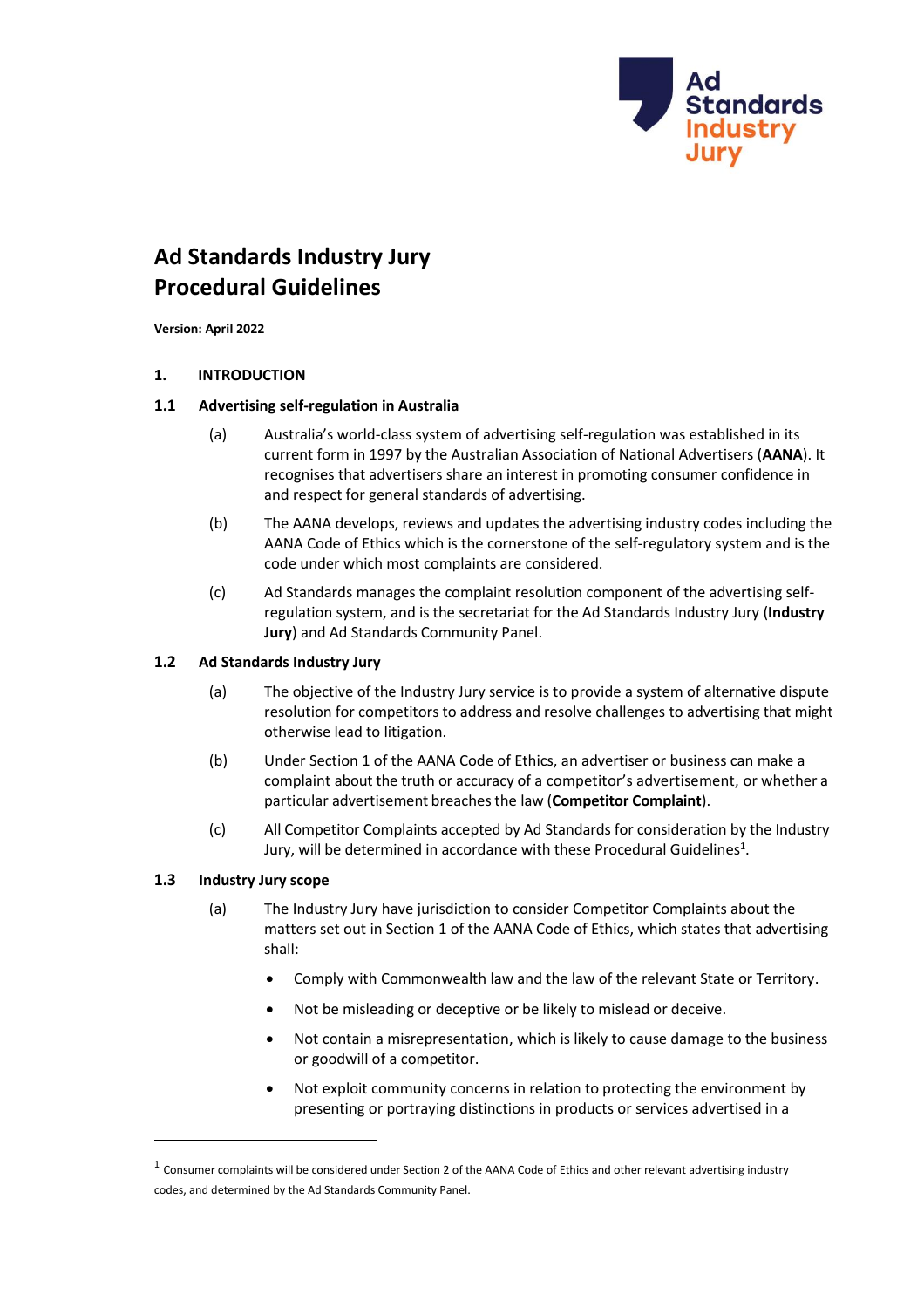

misleading way or in a way which implies a benefit to the environment which the product or services do not have.

• Not make claims about the Australian origin or content of products advertised in a manner which is misleading.

The Industry Jury does not have jurisdiction to determine any other matters.

- (b) The Industry Jury will accept complaints about most forms of advertising communications, including cinema, internet, print, radio, telecommunications and TV. However, the Industry Jury does not adjudicate on matters about labels or packaging for products, or public relations communications. This does not preclude the Industry Jury from considering images of product packaging to the extent that those images appear on advertising captured under the definition of "advertising" in the AANA Code of Ethics (e.g. images of product packs that appear on the advertiser's website or product brochures).
- (c) The Industry Jury does not ordinarily consider complaints involving:
	- trivial issues
	- material that does not constitute "advertising" as defined in the AANA Code of Ethics
	- questions of taste, morality or decency
	- advertising that is the subject of litigation, or an order by a court or government agency
	- highly technical or scientific issues
	- issues covered by a voluntary industry code other than the AANA Code of Ethics (e.g. Alcoholic Beverages Advertising Code), or
	- advertising that has been withdrawn or discontinued before challenge.

## **1.4 Industry Jury panel composition**

- (a) Determinations of the Industry Jury are made by a variable panel of legal practitioners experienced in the areas of advertising and/or competition and consumer law.
- (b) A new panel is appointed by Ad Standards for each case eligible for determination by the Industry Jury. Appointments are managed by Ad Standards having regard to the availability of individual lawyers and any conflicts of interest.
- (c) Each panel is comprised of a minimum of three legal practitioners appointed from a list of qualified legal practitioners (the **Register of Lawyers**) maintained by Ad Standards for that purpose. One of the three panel members appointed to the Industry Jury will be appointed to act as Chair.
- (d) At the time of appointment to an Industry Jury panel, each member is required to confirm in writing that they have no conflict of interest. If at any time during the consideration of the matter a member becomes aware of a conflict of interest, the member agrees to bring this immediately to the attention of Ad Standards, and if required by Ad Standards, to resign from the Industry Jury in relation to that matter.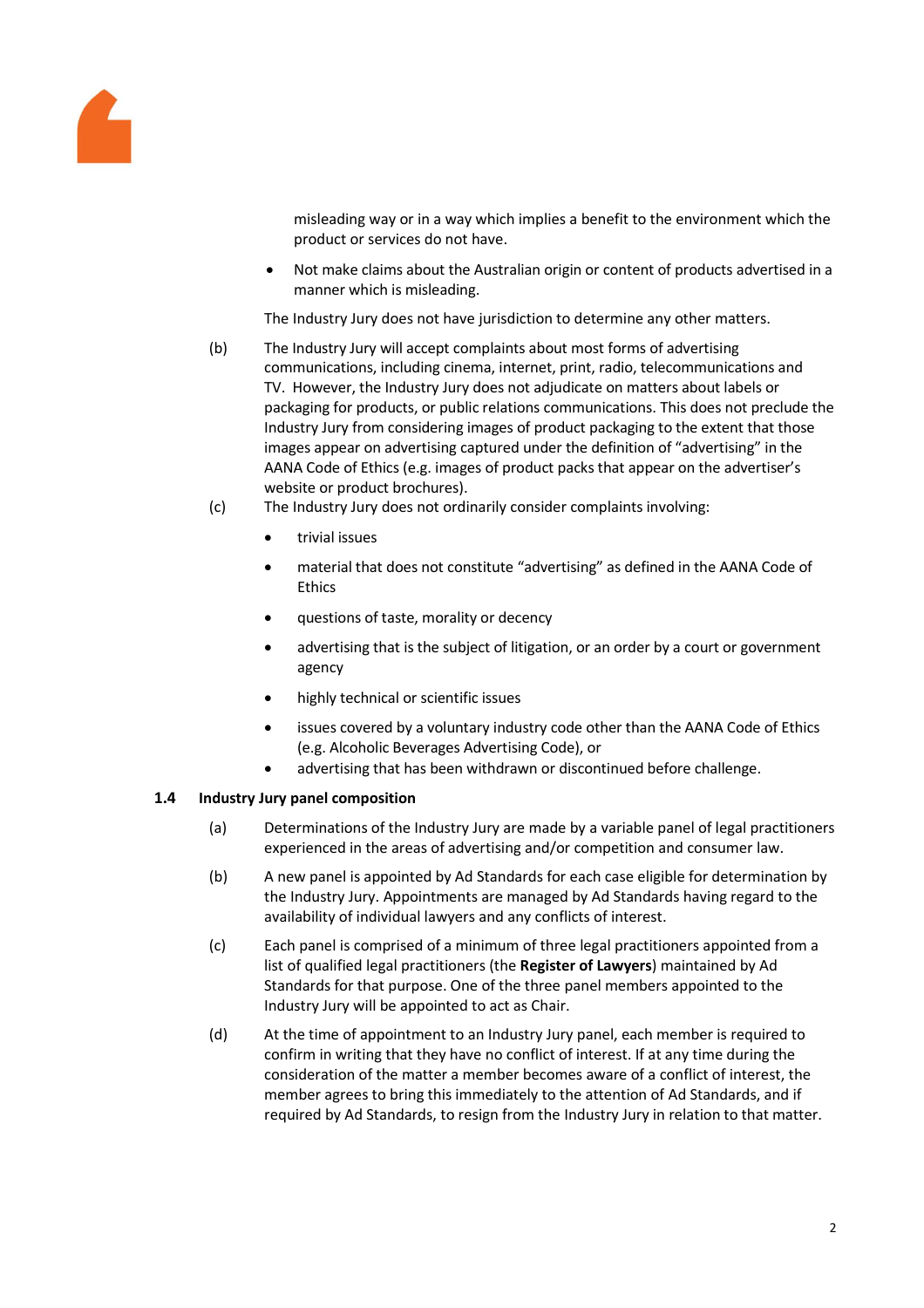

# **1.5 Parties to Industry Jury proceedings**

- (a) The party that submits an Industry Jury application to Ad Standards (as set out in Claus[e 1.6](#page-2-0) of these Procedural Guidelines) is referred to in these Procedural Guidelines as the '**Complainant**'.
- (b) The party about whose advertising the Competitor Complaint is made is referred to in these Procedural Guidelines as the '**Advertiser**'.
- (c) It is not a requirement for either party to be represented by lawyers. At any stage in the process a party can choose to either deal directly with the Ad Standards secretariat, or arrange for a lawyer to represent them and assist them in preparing their submissions (at their own cost).

# <span id="page-2-0"></span>**1.6 User-pays basis**

- (a) The costs associated with the Industry Jury process are payable by the Complainant. This includes:
	- an Application Fee to cover administrative costs associated with assessing the application for eligibility for consideration by the Industry Jury (under Claus[e 2.1](#page-3-0) of these Procedural Guidelines)
	- the Initial Costs, payable upfront and representing an estimate of the costs to Ad Standards in administering the complaint and of the members of the Industry Jury panel in making a determination (under Clause [2.5](#page-5-0) of these Procedural Guidelines), and
	- any Additional Costs that may be assessed during the process in excess of the Initial Costs estimate – proceedings may be suspended pending payment of any Additional Costs notified to the Complainant (refer Clause [4.9](#page-8-0) of these Procedural Guidelines).
- (b) The Complainant must pay all costs estimated to be payable in relation to a particular matter before the Industry Jury process can proceed. A tax invoice will be provided by Ad Standards to the Complainant for costs payable in relation to the Industry Jury process.

## **1.7 Indemnity**

- (a) The Complainant is required to indemnify the Industry Jury, individual members of the Industry Jury panel and the AANA (including Ad Standards) and its officers and employees, against any claims which may be brought against any of those bodies or persons arising out of the determination of the complaint.
- (b) A deed of indemnity signed by the Complainant must be provided to Ad Standards before the Industry Jury process can commence.

## **1.8 Industry Jury approach to determining conduct**

- (a) Section 1 of the AANA Code of Ethics reflects the consumer protection principles in the Australian Consumer Law (part of the Competition and Consumer Act) (**ACL**).
- (b) To determine whether there has been a breach of Section 1 of the AANA Code of Ethics, the Industry Jury will have regard to the approach taken by the Federal Court and appellate courts when assessing conduct under the ACL.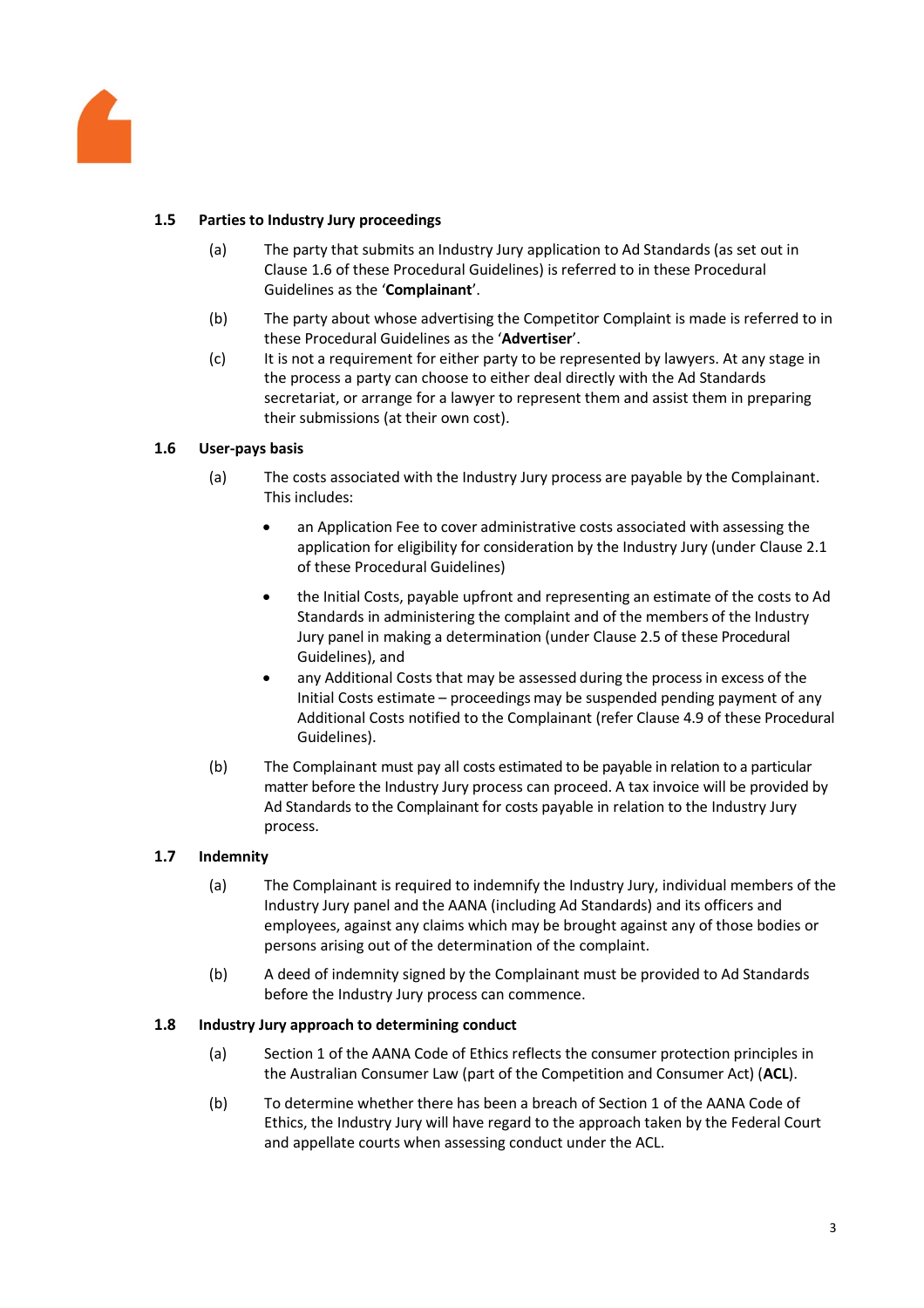

(c) In doing so the Industry Jury will consider the overall content and context of the advertising material, with reference to the class of consumers likely to be affected by the conduct.

# **1.9 Standard of proof and evidentiary onus**

- (a) The Industry Jury adopts a common-sense approach to matters of proof. This means that there are no strict legalistic rules in relation to onus of proof for either the Complainant or the Advertiser. What is required in order to establish a breach of Section 1 of the AANA Code of Ethics is that the Industry Jury panel is able to reach a reasonable level of satisfaction, having regard to the materials provided (or not provided) by the parties, that the advertising complained about breaches Section 1 of the AANA Code of Ethics.
- (b) Both the Complainant and the Advertiser have a duty to provide substantiation for their respective positions.
- (c) The Complainant is responsible for establishing and substantiating its complaint such as to reach a reasonable threshold in demonstrating a breach of Section 1 of the AANA Code of Ethics (refer Clause [3.1o](#page-5-1)f these Procedural Guidelines).
- (d) The Advertiser is expected to provide substantiation of any claims made in their advertising material (refer Claus[e 3.1](#page-5-1) of these Procedural Guidelines). This means that the Advertiser must have a reasonable basis for their claims. Substantiation may be in the form of tests, studies or expert reports depending on the type of claim made.

# **2 INITIATION OF COMPLAINT PROCEDURE**

## <span id="page-3-0"></span>**2.1 Making a complaint**

- (a) To initiate an Industry Jury complaint the Complainant is required to submit to Ad Standards:
	- a completed Industry Jury Complaint Application Form that includes a detailed written complaint setting out each claim challenged and any supporting material;
	- the relevant advertisement (digital format preferred);
	- a signed Industry Jury Deed of Indemnity in the form required by Ad Standards;
	- a signed Industry Jury Costs Agreement in the form required by Ad Standards; and
	- a non-refundable Application Fee in the sum of \$1,100 (\$1,000 plus GST) to cover administrative costs of assessing the eligibility of the complaint.
- (b) The Application Fee is non-refundable whether or not the complaint is found by Ad Standards to be eligible for consideration by the Industry Jury.
- (c) The written complaint should set out as much detail as possible to facilitate a response by the Advertiser. It should include:
	- details of the alleged misrepresentations including listing each claim that the Complainant challenges;
	- the relevant parts of Section 1 of the AANA Code of Ethics that are alleged to have been breached;
	- a description of the relevant advertisement(s); and
	- all supporting data to substantiate the complaint.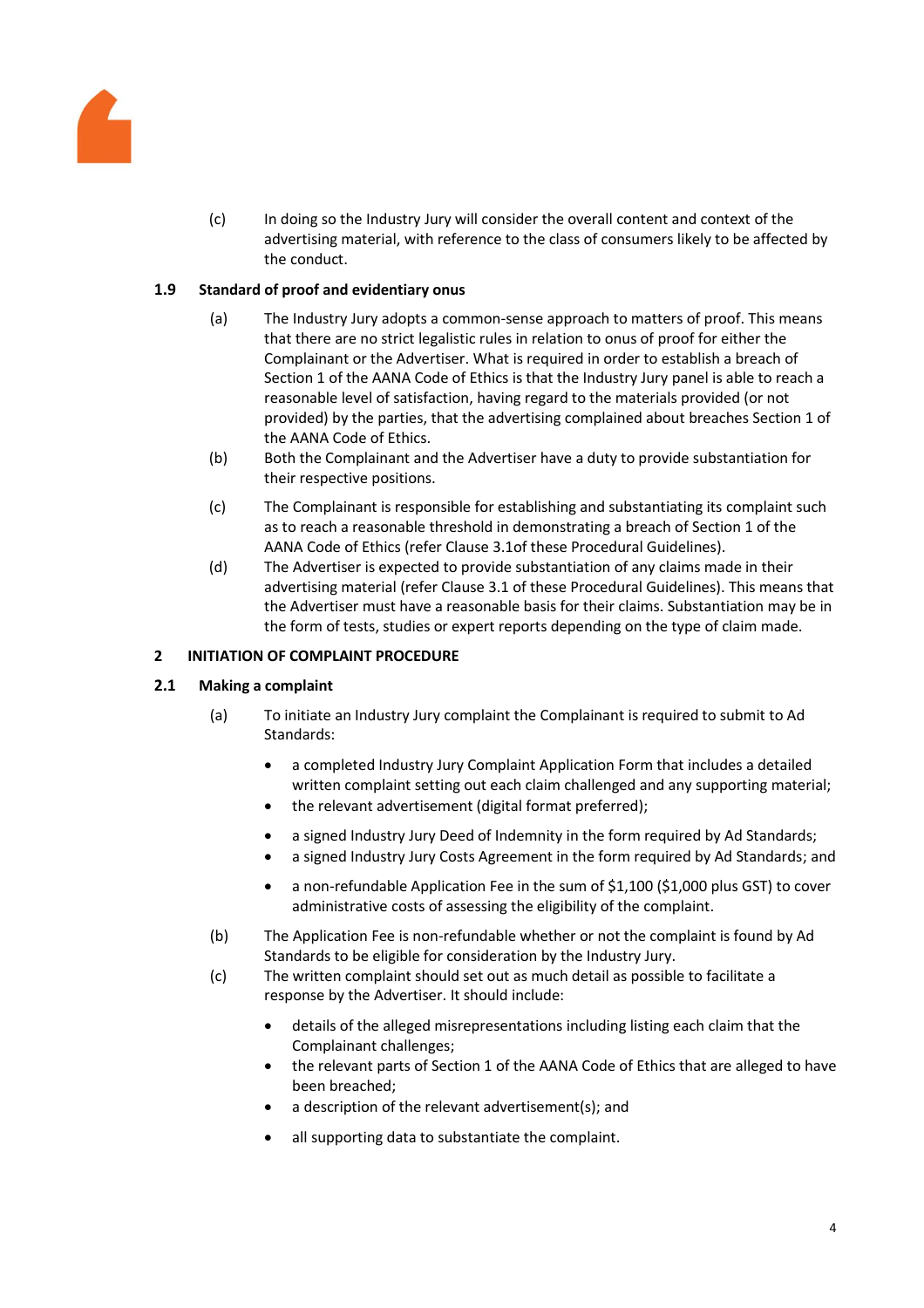

# <span id="page-4-0"></span>**2.2 Confidentiality considerations – Complainant**

- (a) The Complainant should be aware that its written complaint together with all of its submitted material will be made available to the Advertiser.
- (b) If the Complainant wishes to withhold certain information from the Advertiser, then it must make a written request to Ad Standards claiming confidentiality and provide both a redacted and unredacted form of its submission to Ad Standards.
- (c) In its request to Ad Standards, the Complainant must:
	- clearly identify the specific information which is the subject of the confidentiality claim;
	- explain the basis for the confidentiality claim; and
	- affirm that the information which is the subject of the confidentiality claim is not publicly available.
- (d) The redacted form of the Complainant's submission will be provided to the Advertiser, however any material which the Complainant requests be withheld from the Advertiser will not be considered or included in the case materials.
- (e) If Ad Standards considers that the redacted form of the Complainant's submission does not provide sufficient information to facilitate a response from the Advertiser, it will contact the Complainant to request that additional information or clarification be provided before the case proceeds.

#### **2.3 Complaints about more than one advertisement**

(a) Where a Complainant seeks to complain about more than one advertisement made by a single Advertiser, a separate Industry Jury application (including the Application Fee and other documentation) should be made for each advertisement, unless the advertisements clearly form part of a single campaign or are sufficiently similar to warrant consideration as a single complaint.

## **2.4 Eligibility of complaint for consideration by the Industry Jury**

- (a) Ad Standards will assign the complaint an Industry Jury Case Reference Number that should be used by both parties in all subsequent correspondence regarding the complaint.
- (a) Ad Standards will consider the Industry Jury Complaint Application Form and accompanying materials provided by the Complainant to make an initial determination of whether the complaint is within the scope of the Industry Jury (as set out in Clause [1.3](#page-0-0) of these Procedural Guidelines), and the number of claims that are likely to require consideration.
- (b) Ad Standards will also consider whether sufficient information has been provided to facilitate a response from the Advertiser. Ad Standards will contact the Complainant if additional information or clarification is required regarding the complaint before the matter can proceed.
- (c) If Ad Standards determinesthat the complaint is not eligible for consideration by the Industry Jury, Ad Standards will notify the Complainant in writing, setting out the reasons for this decision. As set out at Claus[e 2.1](#page-3-0) of these Procedural Guidelines, the Application Fee is non-refundable whether or not the complaint is found to be eligible for consideration by the Industry Jury.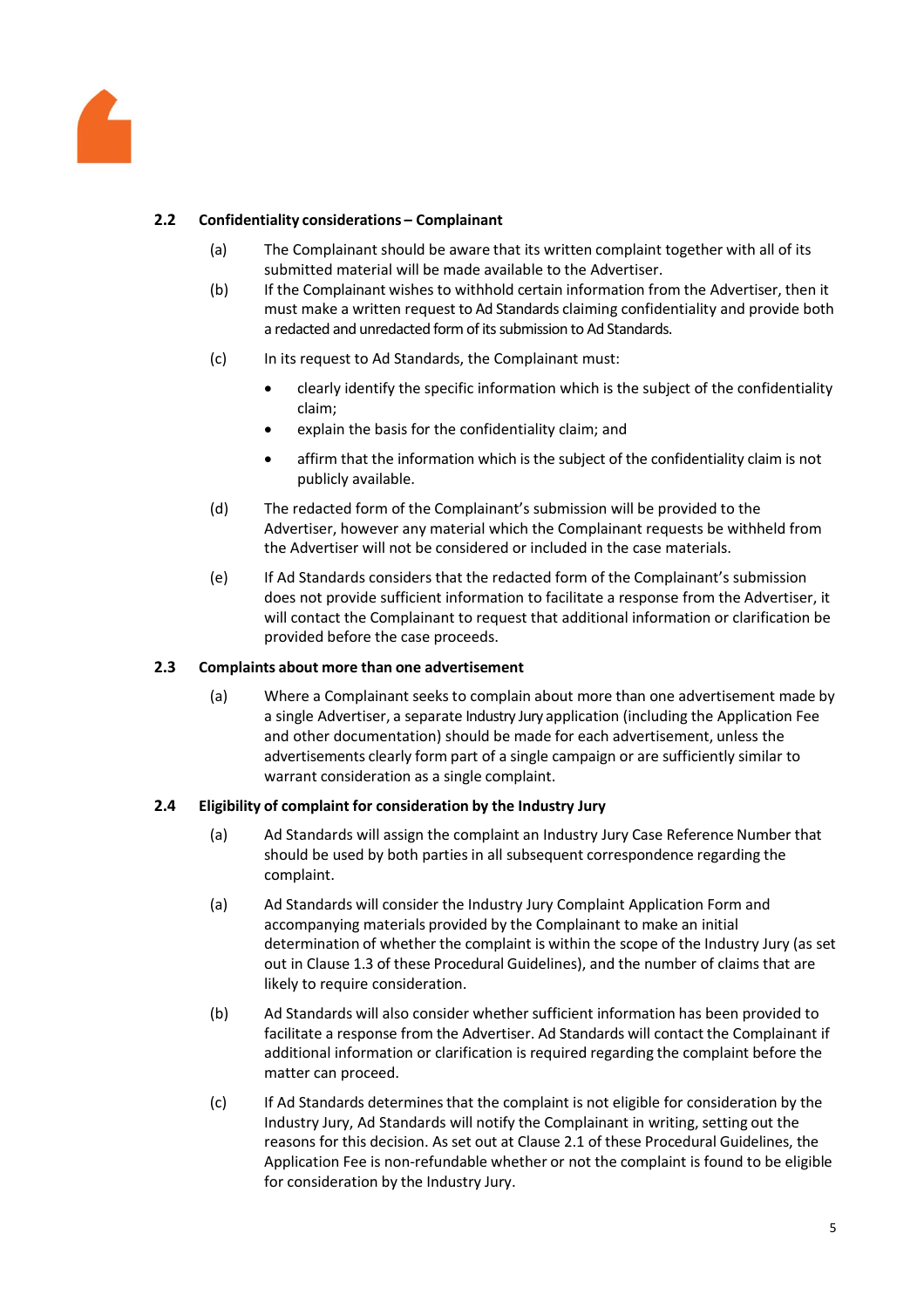

# <span id="page-5-0"></span>**2.5 Acceptance of complaint and payment of Initial Costs**

- (a) If the complaint is determined to be eligible for consideration by the Industry Jury, Ad Standards will estimate the Initial Costs payable by the Complainant and will provide the Complainant with a tax invoice for this amount.
- (b) The Initial Costs are an estimate of an amount sufficient to cover the fees payable to the Industry Jury panel members and to cover the costs to Ad Standards in administering the complaint. The Industry Jury process will not proceed further until the Initial Costs are received in full.

## **3 SUBMISSIONS PROCEDURE AFTER COMPLAINT ACCEPTED**

## <span id="page-5-1"></span>**3.1 Advertiser notified of complaint and response requested**

- (a) After the Complainant pays the Initial Costs, Ad Standards will provide the Advertiser with written notification that a complaint has been received and is to be considered by the Industry Jury. The Advertiser will be provided with a copy of the complaint and all supporting materials provided by the Complainant (subject to Claus[e 2.2](#page-4-0) of these Procedural Guidelines regarding confidentiality claims).
- (b) The Advertiser is requested to provide a substantial written response to the complaint within ten (10) business days of the date of Ad Standards' written notification of the complaint.
- (c) The Advertiser is expected to provide the following:
	- A substantial written response, including
		- $\circ$  responses to the specific issues raised in the complaint;
		- o the Advertiser's substantiation of the claims at issue; and
		- o a summary of arguments.
	- Any supporting data to substantiate the claims that are the subject of the complaint.
	- All advertising material relevant to the complaint.

## <span id="page-5-2"></span>**3.2 Applications by the Advertiser for confidentiality**

- (a) If the Advertiser wishes to withhold certain information in its response from the Complainant, then it must make a written request to Ad Standards claiming confidentiality and provide both a redacted and unredacted form of its response to Ad Standards.
- (b) In its request for confidentiality to Ad Standards, the Advertiser must:
	- identify the specific information which is the subject of the confidentiality claim;
	- explain the basis for the confidentiality claim; and
	- affirm that the information which is the subject of the confidentiality claim is not publicly available.
- (c) The redacted form of the Advertiser's response will be provided to the Complainant, however any material which the Advertiser requests be withheld from the Complainant will not be considered or included in the case materials.
- (d) If Ad Standards considers that the redacted form of the Advertiser's response does not provide sufficient information to facilitate a response from the Complainant, it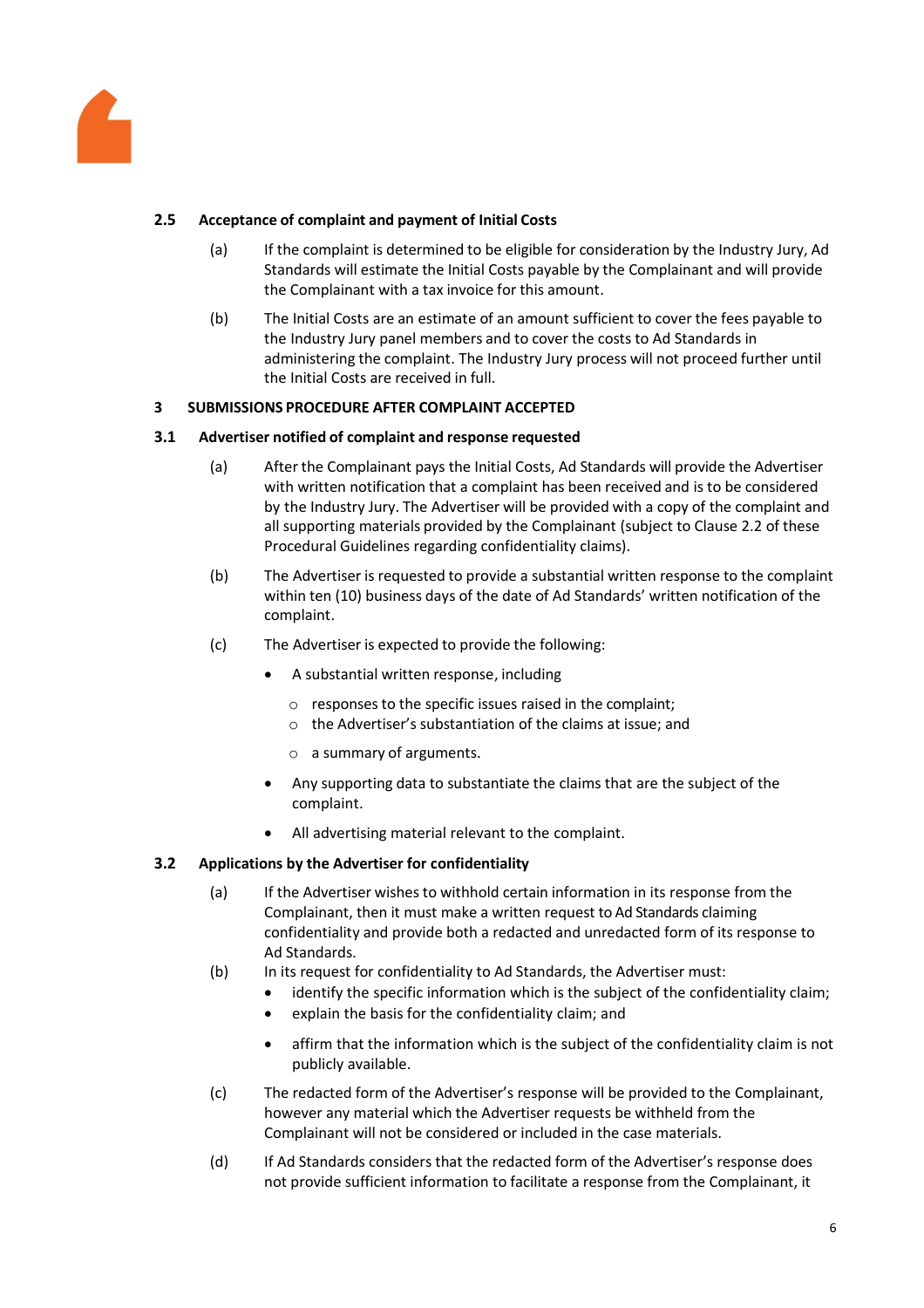

will contact the Advertiser to request that additional information or clarification be provided before the case proceeds.

#### **3.3 Complainantreply to Advertiser response**

- (a) Ad Standards will notify the Complainant in writing of the Advertiser's response, and provide a copy of the response including all supporting materials received from the Advertiser.
- (b) The Complainant has seven (7) business days from the date of Ad Standards' written notification to submit a reply to the Advertiser's response.

#### <span id="page-6-0"></span>**3.4 Further Advertiser response**

- (a) Ad Standards will notify the Advertiser in writing of the Complainant's reply, and provide a copy of the reply including any materials received from the Complainant as part of its reply (subject to Clause [3.2](#page-5-2) of these Procedural Guidelines regarding confidentiality claims).
- (b) The Advertiser has seven (7) business days from the date of Ad Standards' written notification to submit a response to the Complainant's reply.
- (c) No further reply is required from the Complainant on receipt of the Advertiser's further response under this clause.

#### <span id="page-6-1"></span>**3.5 Industry Jury request for additional information**

- (a) Following receipt of final submissions (or once the relevant time frame for receipt of final submissions has elapsed), Ad Standards will provide the members appointed to the Industry Jury panel with copies of all submissions and supporting materials received from both parties.
- (b) The Industry Jury panel members may request additional information/clarification from either party. Ad Standards will notify the relevant party in writing if the Industry Jury makes such a request. The requested party has five (5) business days from the date of the written notification from Ad Standards to provide this information.
- (c) Additional information received by the Industry Jury from either party in accordance with this clause will be copied to the other party. However, no further response is required unless requested by the Industry Jury.

#### **3.6 Meeting of partiesin lieu of or in addition to written submissions**

- (a) The Industry Jury may agree to a written proposal from the Complainant or the Advertiser for a meeting with either or both of the parties in addition to or in lieu of a written submission. The proposal for such a meeting should be provided in writing to Ad Standards and should specify the reasons why a meeting is required, a list of particulars, an agenda, a proposed date and a list of participants.
- (b) The Industry Jury is not bound to accept such a proposal but has the discretion to do so.

## **4** RESOLUTION OF COMPLAINT

## **4.1 Determination made by the Industry Jury**

(a) Industry Jury members will meet to determine the outcome of a complaint once they have had an opportunity to review the parties' submissions and view the relevant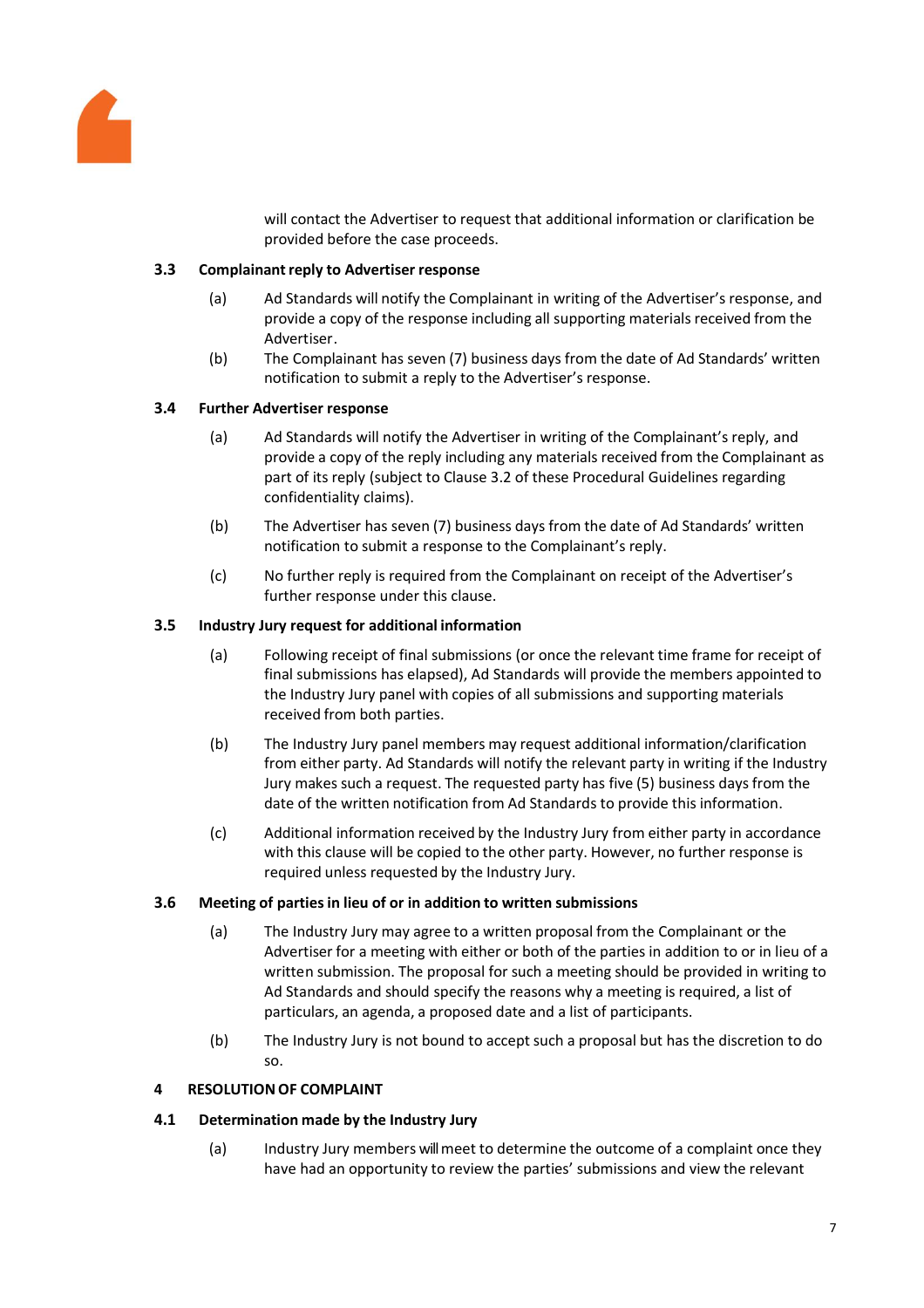

advertising material. A meeting of Industry Jury members may be convened by telephone, in person or by electronic means.

- (b) Industry Jury determinations will be by a simple majority and no single panel member will have a casting vote. Determinations are published after resolution.
- (c) The Industry Jury members must reach a determination and prepare a written determination for inclusion in the Industry Jury Case Report within fifteen (15) business days of the date of receiving:
	- a. the Advertiser's further response under Clause [3.4;](#page-6-0) or
	- b. if applicable, any additional information requested from the parties in accordance with Clause [3.5.](#page-6-1)

However, this timing excludes any days captured under the office closure periods for Ad Standards and each Industry Jury member during the Christmas and New Year period each year.

(d) The Chair of the Industry Jury is responsible for preparing the written determination of the Industry Jury, which is approved by the other members for inclusion in the Case Report for publication.

## **4.2 No appeal in regard to Industry Jury determinations**

(a) A determination of the Industry Jury in relation to a particular complaint is final and not subject to appeal.

## **4.3 Types of determinations**

- (a) The Industry Jury is part of a voluntary system and determinations cannot be enforced by Ad Standards. Parties agree to comply with determinations as part of their commitment to supporting the self-regulatory system. However, there are significant consequences, including potential action by government agencies, which may follow if parties refuse to comply with determinations (refer to Claus[e 4.6](#page-8-1) of these Procedural Guidelines).
- (b) Determinations in the Industry Jury case report will be published under the following headings:
	- Advertising substantiated;
	- Advertising modified or discontinued;
	- Advertising referred to government agency;
	- No substantiation received.

#### **4.4 Advertising substantiated**

(a) If the Industry Jury finds the Advertiser has substantiated the advertising claims that were the subject of the complaint, it will make a determination of 'Advertising Substantiated' and this will be recorded in the final Industry Jury Case Report.

#### <span id="page-7-0"></span>**4.5 Advertising modified or discontinued**

(a) If the Industry Jury determinesthat the Advertiser has not substantiated the advertising claims under consideration and the complaint should be upheld, Ad Standards will notify the Advertiser of the Industry Jury's determination and will provide the Advertiser with a draft copy of the Industry Jury case report.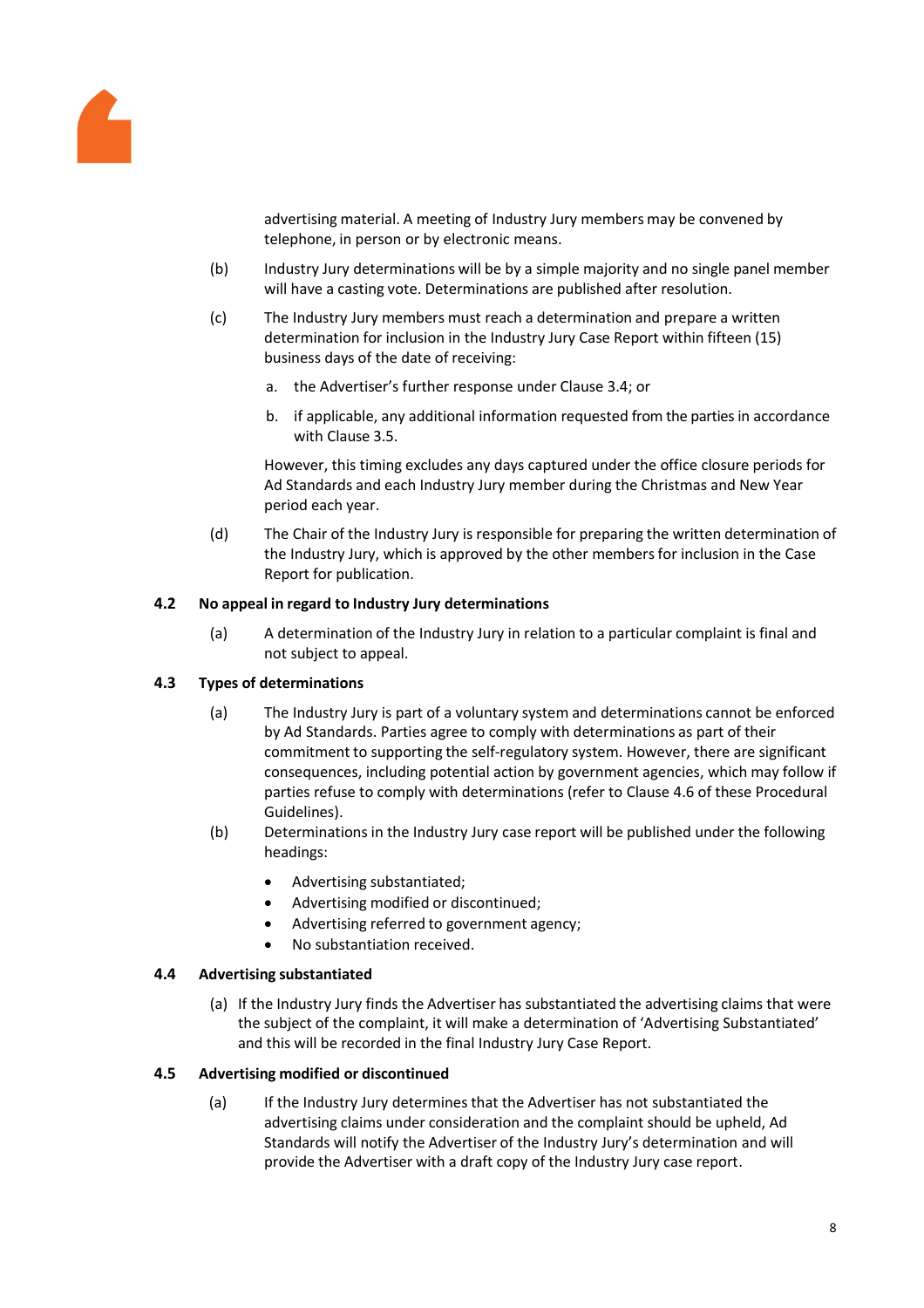

- (b) Ad Standards will request the Advertiser to provide, within five (5) business days, an 'Advertiser Statement' as to whether the Advertiser agreesto modify or discontinue the advertising.
- (c) If the Advertiser has agreed to modify or discontinue the advertising, this will be recorded in the final Industry Jury Case Report, which will record the determination as 'Advertising Modified or Discontinued.'

## <span id="page-8-1"></span>**4.6 Advertising referred to government agency**

(a) If the Advertiser does not agree to modify or discontinue the advertising and/or fails to provide an 'Advertiser Statement' in accordance with Clause [4.5,](#page-7-0) the final Industry Jury Case Report will record the determination as 'Advertising Referred to Government Agency' and the matter will be referred to an appropriate government agency. Copies of the final Case Report may also be sent to the media proprietors.

## **4.7 No substantiation received**

- (a) The Industry Jury will consider and determine a complaint even if it does not receive an Advertiser response at any stage in the proceedings.
- (b) In these circumstances, the Industry Jury will make a determination 'No Substantiation Received.' A draft Case Report will be prepared, summarising the claims challenged in the complaint and noting the Advertiser's default. Ad Standards will notify the Advertiser of the determination and provide a copy of the draft Case Report.
- (c) The Advertiser will then be given five (5) business days to provide an 'Advertiser Statement' confirming whether the Advertiser will modify or discontinue the advertising in accordance with Clause [4.5.](#page-7-0)
- (d) If the Advertiser does not agree to modify or discontinue the advertising and/or fails to provide an 'Advertiser Statement', then Ad Standards will notify the Complainant of the outcome.
- (e) The final Industry Jury Case Report will record the determination as 'Advertising Referred to Government Agency' and the matter will be referred to an appropriate government agency. Copies of the final Case Report may also be sent to the media proprietors.

## **4.8 Distribution of final Case Report**

(a) Once the Case Report is finalised, Ad Standards will write to both parties notifying them of the determination and enclosing a copy of the final Case Report.

## <span id="page-8-0"></span>**4.9 Notification of any Additional Costs payable**

- (a) Prior to the distribution of the final Case Report, or shortly thereafter, Ad Standards will notify the Complainant in writing of any Additional Costs not already paid that are payable in accordance with Clause [1.6](#page-2-0) and the Costs Deed.
- (b) Additional Costs are costs incurred by either Ad Standards or by members of the Industry Jury in excess of the Initial Costs estimate made under Clause [2.5.](#page-5-0) Such additional costs may arise because the complaint was more complex, procedural matters required greater attention or substantially more documentation was received than initially expected when the estimate was provided.
- (c) Ad Standards will provide the Complainant with a tax invoice for the Additional Costs.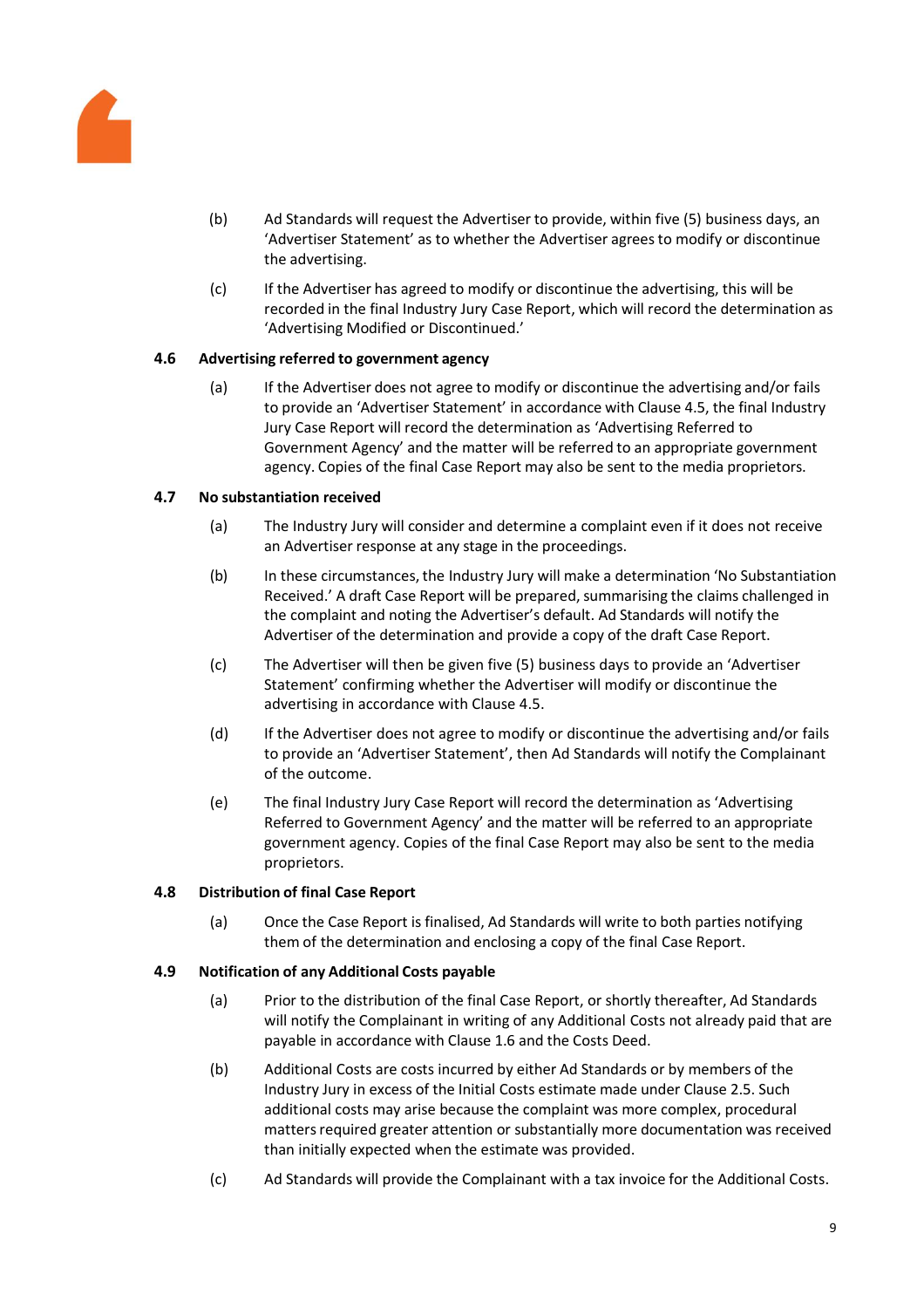

(d) Such costs must be paid before the final Case Report is distributed or published.

# **4.10 Distribution of final Case Report**

(a) Once the Case Report is finalised and any Additional Costs paid by the Complainant, Ad Standards will write to both parties notifying them of the determination and enclosing a copy of the final Case Report.

## **4.11 Publication of final Case Report**

(a) Within seven (7) business days of distribution of the final Case Report to the parties, the Case Report will be made publicly available via Ad Standards' website.

## **5 ADMINISTRATIVE MATTERS**

## **5.1 Address for complaint,submissions, correspondence**

- (a) Complaints and all other correspondence for consideration by the Industry Jury should be addressed to Ad Standards as secretariat of the Industry Jury.
- (b) All correspondence must be sent via email to: [administration@adstandards.com.au](mailto:administration@adstandards.com.au)
- (c) Parties must include the Industry Jury Case ReferenceNumber in the email subject line of all correspondence. Ad Standards will notify parties of the Case Reference Number with its first contact regarding the complaint.

## **5.2 Payment of fees**

(a) All fees should be paid by Electronic Funds Transfer to AANA:

Account Name: Australian Association of National Advertisers

BSB: 062 000 Account Number: 1721 8651

(b) The reference line of the Electronic Funds Transfer should include the Industry Jury Case Reference Number and Complainant name (or abbreviation).

## **5.3 Extensions of time and failure to respond within time frames provided**

- (a) The Industry Jury will consider a complaint whether or not it has received a response from the Advertiser.
- (b) There are no automatic provisions for extension(s) of time. However, a party maymake an application to Ad Standards as secretariat to the Industry Jury for an extension of time within a reasonable time prior to the expiry of a deadline under these Procedural Guidelines.
- (c) All applications must be set out clearly in writing and must include an explanation of the basis for the request. Each application will be considered on a case-by-case basis and may be granted (or refused) by Ad Standards in its absolute discretion. Ad Standards should be satisfied in all cases where a request is granted that the extension sought is reasonable and that the granting of an extension will in no way prejudice the other party to the proceedings.

## <span id="page-9-0"></span>**5.4 Withdrawal by Complainant**

(a) The Complainant is entitled to withdraw their complaint at any time, including if the matters in dispute are settled between the parties.